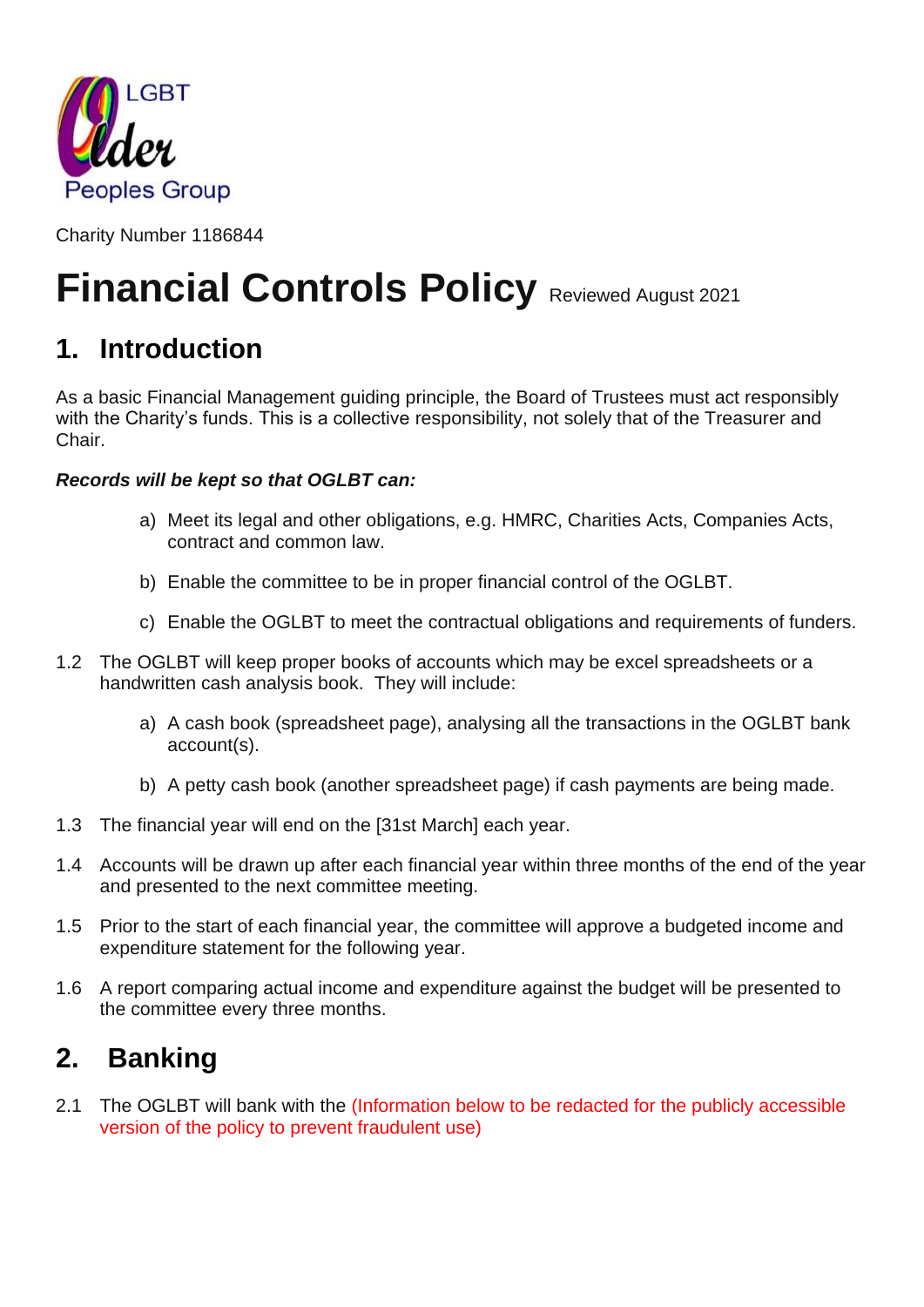- 2.2 The bank mandate (list of people who can sign cheques on the organisation's behalf) will always be approved and minuted by the committee as will all the changes to it.
- 2.3 The charity will require the bank to provide regular statements and electronic access to all transactions. These will be reconciled with the cash book at least every three months.
- 2.4 The charity will not use any other bank or financial institution or use overdraft facilities, credit cards or loans without of the agreement of the committee.

# **3. Receipts (income)**

3.1 All monies received will be recorded promptly in the finance spreadsheet and banked without delay (note this includes sundry receipts such as payment for telephone calls, photocopying etc.). The OGLBT will maintain files of documentation to back this up.

# **4. Payments (expenditure)**

The aim is to ensure that all expenditure is on the OGLBT business and is properly authorised and that this can be demonstrated. The latest approved budget provides the cheque signatories with authority to spend up to the budgeted expenditure, not beyond it.

- 4.1 The Treasurer will be responsible for holding the cheque book (unused and partly used cheque books) which should be kept under lock and key.
- 4.2 Blank cheques will NEVER be signed.
- 4.3 The relevant payee's name will always be inserted on the cheque before signature and the cheque stub will always be properly completed.
- 4.4 No cheques will be signed without original documentation (see 6 below).
- 4.5 Internet Purchases. When purchases are made over the internet the OGLBT will ensure that only well know bona fide sites are used for purchasing and that they have appropriate security as illustrated by a locked padlock in the bottom right-hand side of the screen when a payment is being made. The supplier's star rating for customer satisfaction will be reviewed. Purchases will be properly authorised in a similar way to other purchases. Purchases will not be made from unknown private individuals over the internet. Complex passwords (include lower case and uppercase letters, numbers and symbols) will be used and a copy given to the Treasurer.

### **5. Electronic Banking**

#### **Electronic Banking is to be the preferred method for financial transactions.**

- 5.1 The Chair and the Treasurer will have a unique password which is agreed with the bank.
- 5.2 The Treasurer will be able to access the electronic banking system for the purposes of putting transactions onto the system, making online payments authorised by the trustees cheque signatories and for checking account balances.
- 5.3 The Treasurer will check that purchases have been properly authorised and ensure there is evidence that goods have been received in good condition and authorised services have been delivered.
- 5.7 Cheques. Authorisation from two cheque signatories will be required for each cheque payment.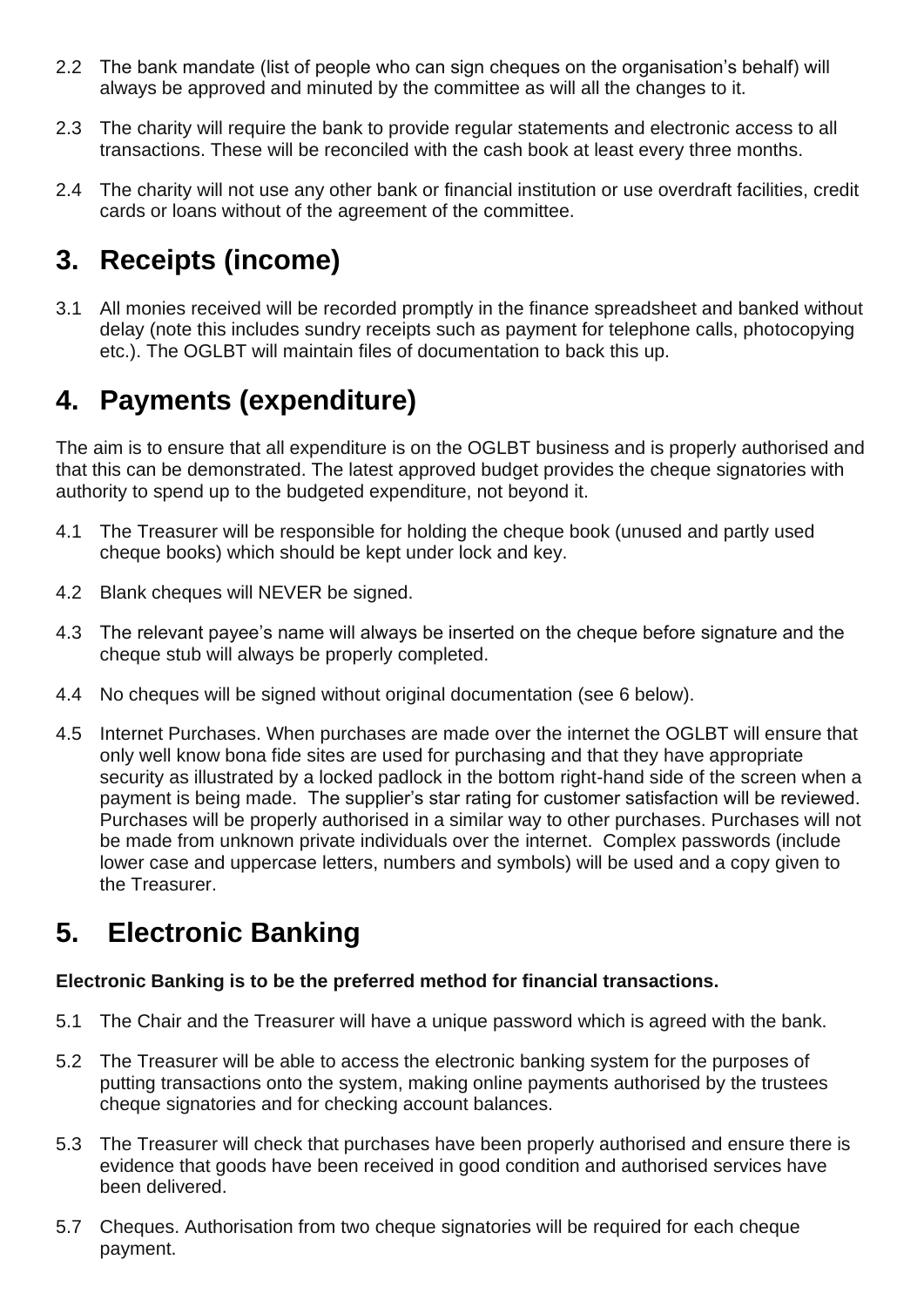5.8 Online payments. Following authorisation by trustees, the Chair will e-mail the Treasurer to confirm their authorisation. This email will act as evidence for any Independent Examiner as to who authorised the payment.

### **6. Payment documentation**

- 6.1 Every payment out of the OGLBT bank accounts will be evidenced by an original invoice. That original invoice will be retained by the OGLBT and filed.
- 6.2 The only exceptions to cheques not being supported by an original invoice or screenshot of an electronic payment to a supplier would be for small payments to individuals. Here a Expense Claim form will be used, to be submitted with receipts to the treasurer for payment, preferably by BACs.

# **7. Petty cash**

7.1 Petty cash will always be maintained by the Treasurer who is entrusted with a float as agreed by the committee. When the float is, more-or-less expended, a cheque for cash or BACs payment to the float holder or a BACs payment to the float holder, will be drawn for sufficient funds to bring up the float to the agreed sum. The cheque or BACs payment will be supported by a complete set of expenditure vouchers, totaling the amount required to top up the float to the amount agreed by the committee ie. £100. The vouchers will be analysed against the budget headings.

# **8. Expenses/allowances**

- 8.1 The OGLBT will, if asked, reimburse expenditure paid for personally by members/volunteers, providing:
	- Prior authorisation by the committee
	- Fares are evidenced by tickets or if paid contactless a redacted bank statement
	- Other expenditure is evidenced by original receipts

### **9. Cheque signatures**

- 9.1 The preferred method of payment is by BACs; whenever this not possible, all cheques, must be signed by two authorised signatories.
- 9.2 If a cheque need to be made out to a bank signatory it should preferably be signed by other signatories rather than themself.

# **10. Other undertakings**

- 10.1 The OGLBT does not accept liability for any financial commitment unless properly authorised. All orders for goods or services over £100 must be authorised and minuted by the committee.
- 10.2 All fundraising and grant applications undertaken on behalf of OGLBT will be done in the name of OGLBT with the prior approval of the committee or in urgent situations the approval of three committee members by email one of whom will provide full details to the next committee meeting.